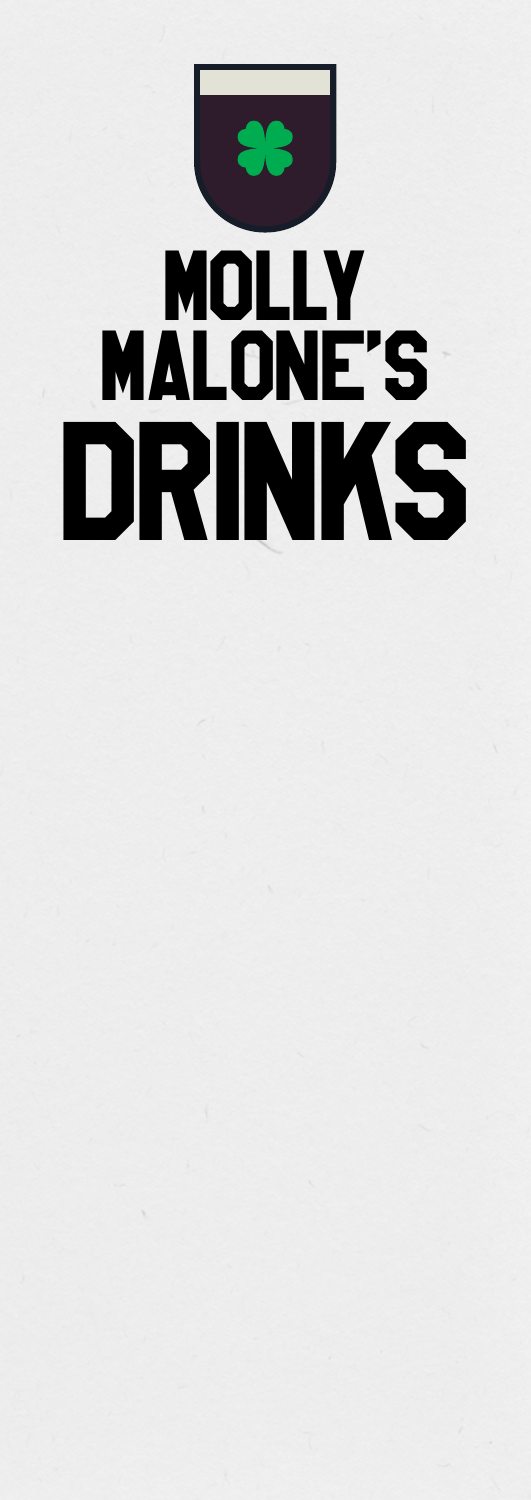# WINE

| <b>WHITES</b>                                                                                                      | 175ML 250ML        | <b>BOTTLE</b> |
|--------------------------------------------------------------------------------------------------------------------|--------------------|---------------|
| PINOT GRIGIO <b>®</b><br>SOUTH AFRICA                                                                              | 4.29 5.59 13.49    |               |
| Wonderfully crisp with floral hints                                                                                |                    |               |
| <b>HAWK RIDGE WHITE @ 4.19 5.39 12.99</b><br>SPAIN<br>Refreshing and crisp with apple and                          |                    |               |
| peach flavours                                                                                                     |                    |               |
| <b>SAUVIGNON BLANC 5.29 6.79 17.49</b><br>MARLBOROUGH, NEW ZEALAND<br>Fresh and zesty with tropical fruit flavours |                    |               |
| <b>CHARDONNAY</b><br><b>AUSTRALIA</b>                                                                              | 4.39 5.59 13.49    |               |
| Full flavoured, vibrant, ripe tropical fruits                                                                      |                    |               |
| PICPOUL DE PINET<br>SOUTH OF FRANCE<br>A crisp and aromatic white                                                  | 4.79 6.29 14.99    |               |
|                                                                                                                    |                    |               |
|                                                                                                                    |                    |               |
| <b>PINKS</b>                                                                                                       | 175ML 250ML BOTTLE |               |
| ZINFANDEL ROSÉ © 4.89 6.29 14.99<br>3 PEBBLE BAY, USA                                                              |                    |               |
|                                                                                                                    |                    |               |
| Light and dry with delicate strawberry notes                                                                       |                    |               |
| SAVINO ROSÉ<br><b>TTALY</b>                                                                                        | 4.19 5.39 12.99    |               |
| Crisp and easy drinking, full of cranberry<br>and cherry flavours                                                  |                    |               |
| SANGIOVESE ROSÉ                                                                                                    | 4.99 6.49 16.49    |               |
| CHARLES SMITH VINO ROSÉ <b>®</b>                                                                                   |                    |               |
| <b>USA</b><br>Fresh and light with strawberry and                                                                  |                    |               |

### REDS *175ML 250ML BOTTLE MERLOT 4.29 5.59 13.99* SOUTH AFRICA Sumptuous and smooth with cherry, plum and dark chocolate *HAWK RIDGE RED 4.19 5.39 12.99* SPAIN Soft, juicy and easy drinking with berry fruits and a touch of spice *MALBEC 4.89 6.29 14.99* ARGENTINA Intense, big and smooth with dark fruit and spice *SHIRAZ 4.49 5.59 13.99* AUSTRALIA Blackcurrant and plum fruit flavours together with a tantalising hint of spice *RIOJA 4.99 6.29 15.49* SPAIN Elegant with intense red fruit notes combined with a touch of vanilla and a velvety texture *CABERNET SAUVIGNON 6.29 7.99 19.99 CHARLES SMITH WINES OF SUBSTANCE* USA Rich and dark with dark fruits and smoky oak-aged notes

| <b>BUBBLES</b>                                                             | <b>125ML</b> | <b>BOTTLE</b> |
|----------------------------------------------------------------------------|--------------|---------------|
| <b>PROSECCO DOC</b><br><b>TTALY</b>                                        |              | 4.99 16.99    |
| A classy and aromatic Prosecco with<br>elegant bubbles and hints of citrus |              |               |

## GIN

cherry notes

| <b>CLASSIC</b>         |  |
|------------------------|--|
| Edinburgh Gin          |  |
| <b>TANOUERAY</b>       |  |
| BROCKMANS              |  |
| <b>HENDRICK'S</b>      |  |
| <b>BOMBAY SAPPHIRE</b> |  |

### SOMETHING SPECIAL

| <b>TANOUERAY NO. TEN</b> |  |
|--------------------------|--|
| <b>MONKEY 47</b>         |  |
| <b>THE BOTANIST</b>      |  |

FLAVOURED GORDON'S PREMIUM PINK TANQUERAY FLOR DE SEVILLA BOË VIOLET WHITLEY NEILL RASPBERRY

BEEFEATER BLOOD ORANGE

MALT WHISKY

*PLEASE SPEAK TO OUR TEAM ABOUT OUR MOST POPULAR DRAMS*